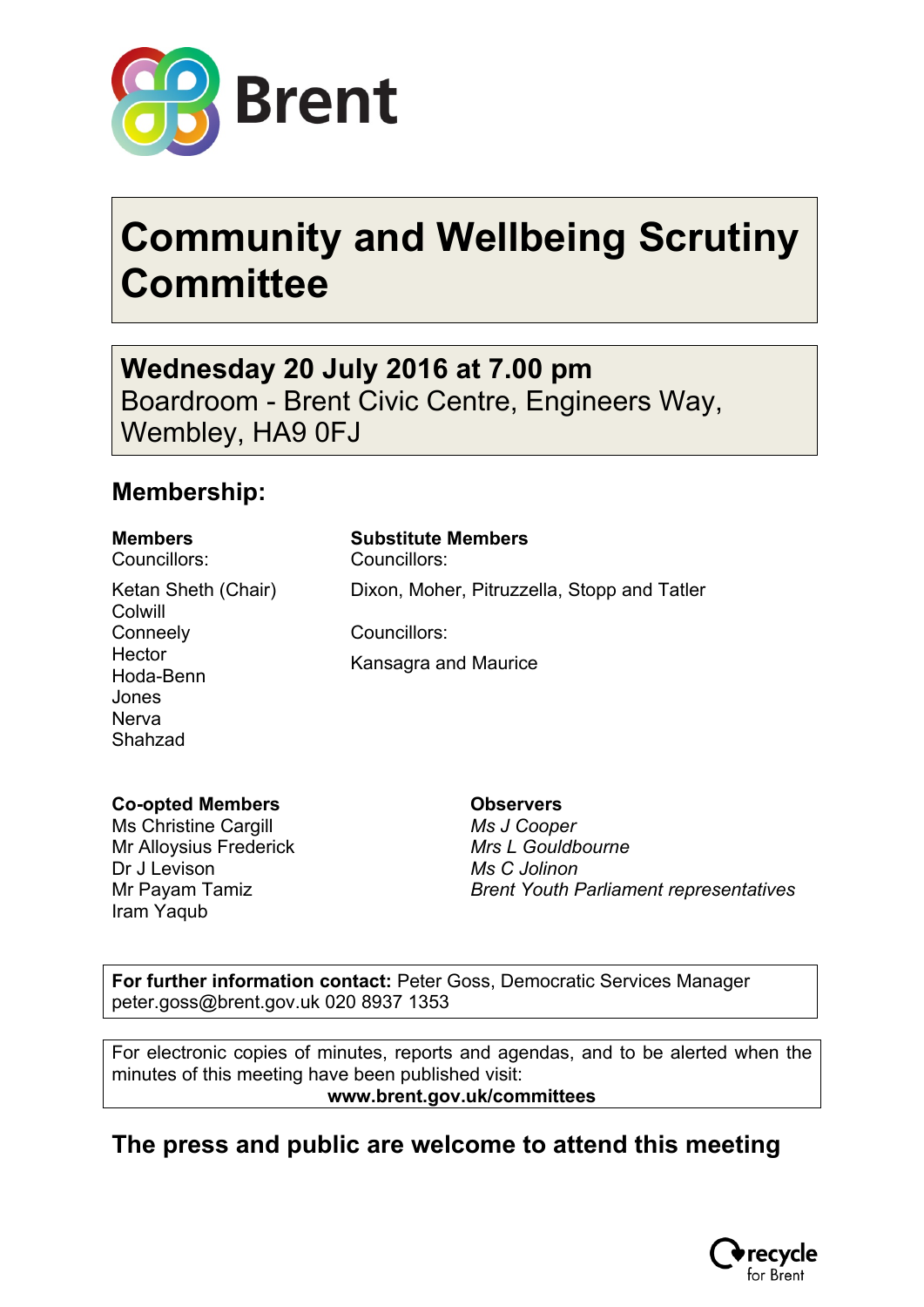# **Agenda**

Introductions, if appropriate.

Apologies for absence and clarification of alternate members.

**Item** Page

#### **1 Declarations of interests**

Members are invited to declare at this stage of the meeting, any relevant disclosable pecuniary, personal or prejudicial interests in the items on this agenda.

### **2 Deputations (if any)**

### **3 Community and Wellbeing Scrutiny Committee's Annual Work** 1 - 10 **Programme 2016-17**

This report sets out the scope of the Community and Wellbeing Scrutiny Committee's draft work programme for the next municipal year 2016-17. The work programme covers a broad range of items and policy areas across housing, health, children's services, adult social care and public health and was selected by members of the committee based on criteria for effective scrutiny. It also sets out the remit for the committee and its responsibilities for scrutiny.

### **4 2015-16 Annual Scrutiny Report** 11 - 26

The Annual Scrutiny report is a summary of the work conducted by the Scrutiny function throughout the year. This includes task group work, questions and decisions made by the committee. The 2015-16 report also provides an outline of the programme of work and task groups planned for the upcoming scrutiny year 2016-17.

### **5 Additional and Selective Licensing in the Private Rented Sector** 27 - 34

This report provides an overview of progress since the implementation of borough-wide Additional Licensing and Selective Licensing in the three wards of Harlesden, Wembley Central and Willesden Green in January 2015. In addition, it identifies areas where further work is required to achieve the objectives identified at the start of the project and proposals for the future operation of the scheme.

### **6 Ethical Lettings Agency** 35 - 40

This report provides an update on the proposed Ethical Lettings Agency